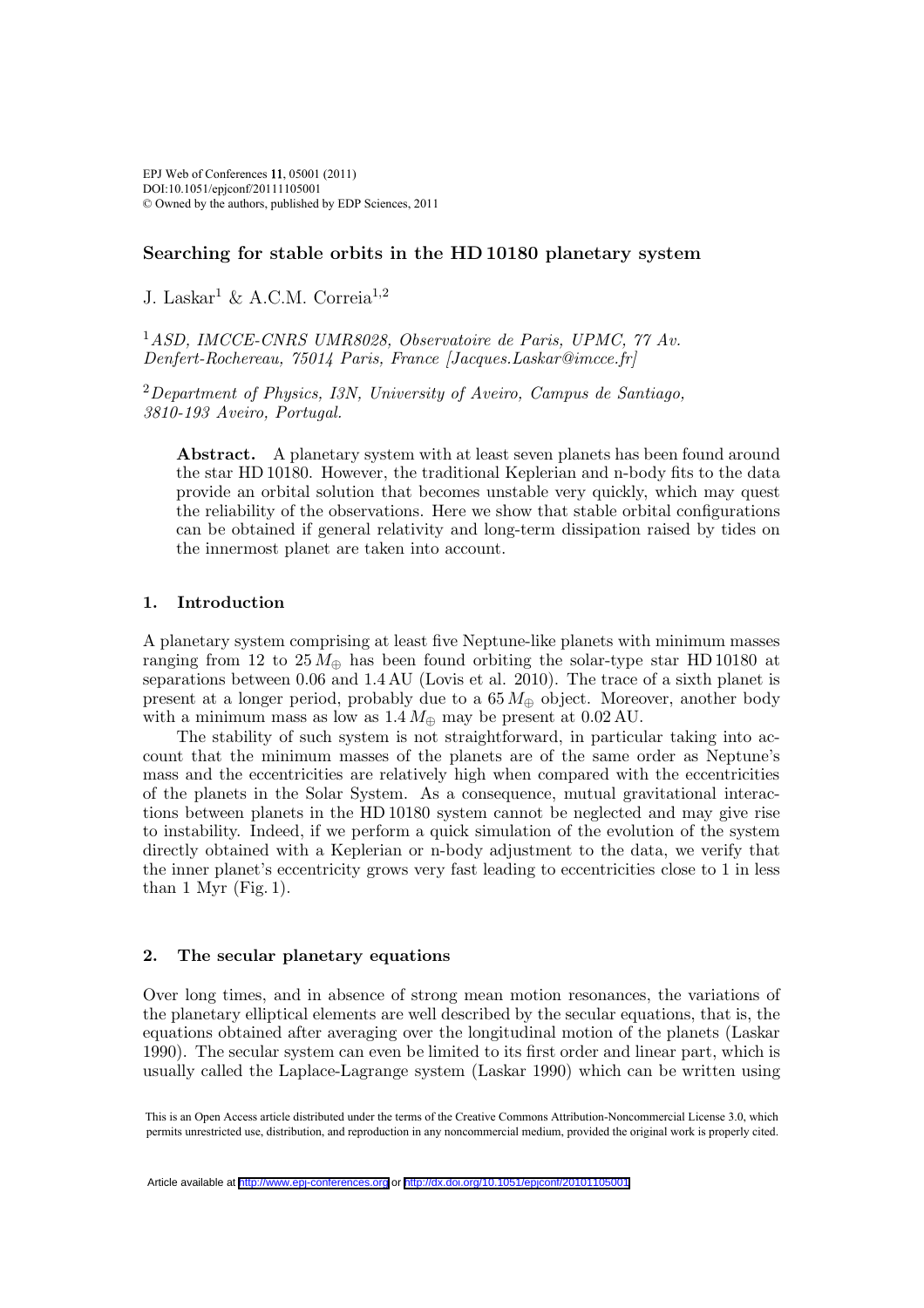the classical complex notation

$$
\frac{d}{dt}\begin{pmatrix} z_b \\ \vdots \\ z_h \end{pmatrix} = i(L)\begin{pmatrix} z_b \\ \vdots \\ z_h \end{pmatrix} , \qquad (1)
$$

where

$$
z_k = e_k e^{i\omega_k} \tag{2}
$$

with  $k = b, c, ..., h$ . This linear equation is classically solved by diagonalizing the real matrix  $(L)$  through the linear transformation to the proper modes

$$
\begin{pmatrix} z_b \\ \vdots \\ z_h \end{pmatrix} = (S) \begin{pmatrix} u_1 \\ \vdots \\ u_7 \end{pmatrix} . \tag{3}
$$

Using the initial conditions from a Keplerian fit to the data (Lovis et al. 2010), we have computed analytically the (real) Laplace-Lagrange matrix  $(L)$ , and derived the (real) matrix  $(S)$  of its eigenvectors which gives the relation from the original eccentricity variables  $z_k$  to the proper modes  $u_k$ . After the transformation (Eq. 3), the linear system (Eq. 1) becomes diagonal

$$
\frac{d}{dt}(u_k) = Diag(g_1, \dots g_7)(u_k) \tag{4}
$$

where  $g_1, \ldots, g_7$  are the eigenvalues of the Laplace-Lagrange matrix  $(L)$ . The solution is then trivially given for all  $k = 1, \ldots, 7$  by

$$
u_k = u_k(0)e^{i g_k t} , \qquad (5)
$$

while the secular solution is obtained through (Eq. 3). It can be noted that as the matrix  $(L)$ , and thus  $(S)$ , only depend on the masses and semi-major axis of the planets, they do not change much for different fits to the data because the periods and masses are well constrained (for a given inclination of the system).

#### 3. Stability of the short-period planet  $b$

Despite the proximity of planet  $b$  to the star, it undergoes strong gravitational perturbations from the remaining bodies, due to secular interactions. Even for a model where the initial eccentricity of the planet  $b$  is initially set at zero, its eccentricity shows a rapid increase, which can reach up to 0.9 in only 1 Myr (Fig. 1). The inclusion of general relativity in the model calms down the eccentricity evolution, but still did not prevent the eccentricity of planet  $b$  to attain values above 0.4, and planet  $c$  to reach values around 0.3, which can then destabilizes the whole system.

Most of these variations are well described by the secular system (Eqs. 1, 3 and 4). In particular, the effect of general relativity will be to largely increase the first diagonal terms in the Laplace-Lagrange matrix  $(L)$ , which will increase in  $z<sub>1</sub>$  the contribution of the proper mode  $u_1$  and thus decrease the long time oscillations due to the contribution of the modes.

At this stage, one may question the existence of the innermost short-period planet. However, since the mass of this planet should be in the Earth-mass regime, we may assume that it is mainly a rocky planet. As a consequence, due to the proximity of the star, this planet should undergo intense tidal dissipation, that continuously damp its orbital eccentricity.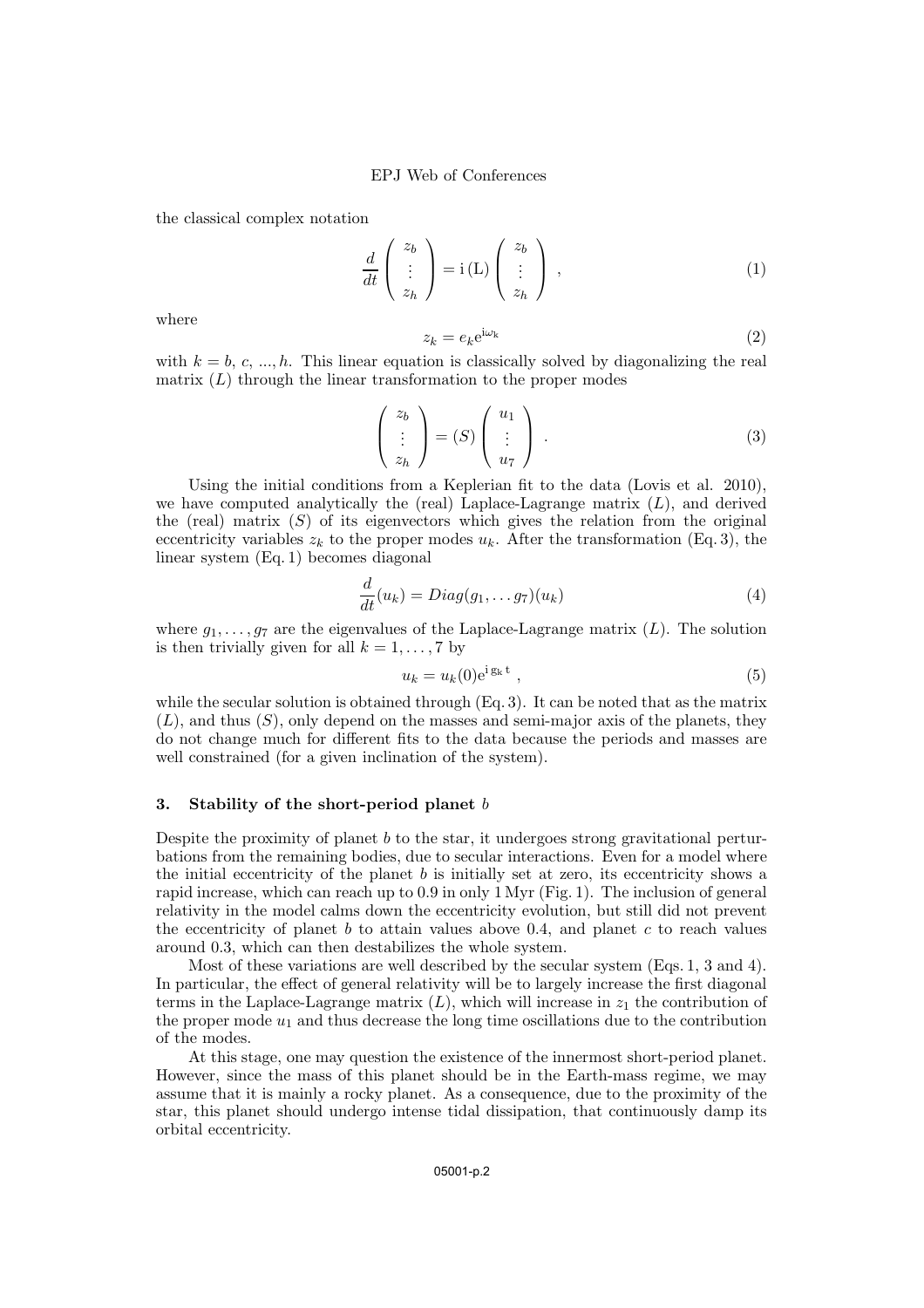

Figure 1.: Evolution of the eccentricity of planet HD10180b during 250 kyr for two different models. In red we used a n-body model and the initial eccentricity of planet HD10180b is set at zero, but mutual gravitational perturbations increase its value to nearly 0.9 in 250 kyr. The green curve is the eccentricity of the same planet HD10180b for a model where general relativity is added and the fit is made using the additional constraint  $(Eq.14)$  that takes into account tidal dissipation. This last solution is stable for at least 150 Myr.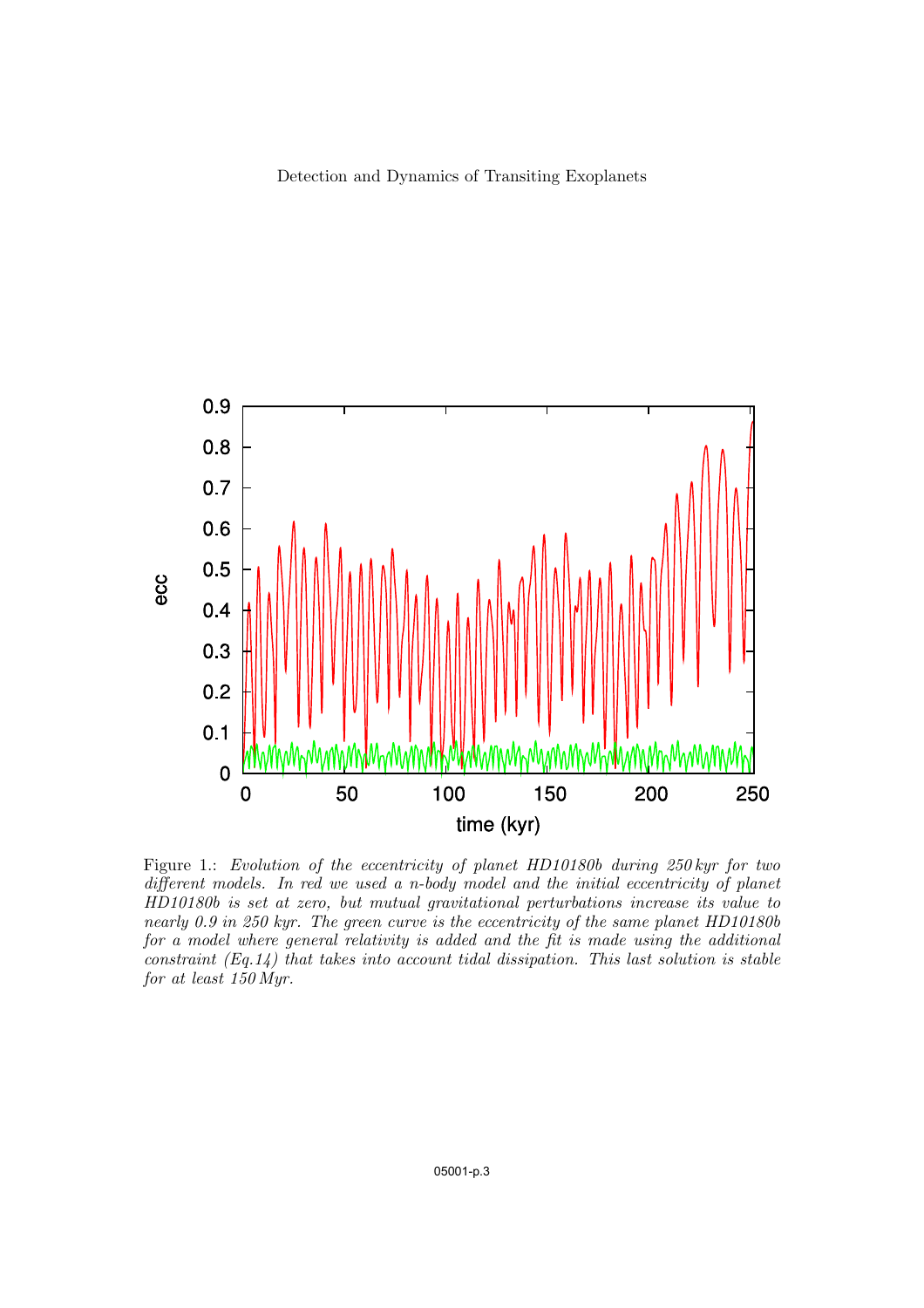#### 4. Tidal contributions

Using a simplified model, the tidal variation of the eccentricity can be written as (Correia 2009):

$$
\dot{e} = -Knf_6(e)(1 - e^2)e , \qquad (6)
$$

where

$$
f_6(e) = \frac{1 + 45e^2/14 + 8e^4 + 685e^6/224 + 255e^8/448 + 25e^{10}/1792}{(1 + 3e^2 + 3e^4/8)(1 - e^2)^{15/2}} ,\tag{7}
$$

and

$$
K = \frac{21}{2} \left(\frac{M_{\star}}{m}\right) \left(\frac{R}{a}\right)^{5} \frac{k_2}{Q} . \tag{8}
$$

 $M_{\star}$  is the mass of the star, m and R the mass and the radius of the planet,  $k_2$  the second Love number, and Q the dissipation factor. As for the Laplace-Lagrange linear system, we can linearize the tidal contribution from expression (6), and we obtain for each planet  $k$  a contribution

$$
\dot{e}_k = -\gamma_k e_k \quad \text{with} \quad \gamma_k = K_k n_k \,, \tag{9}
$$

that is, an additional real contribution on each diagonal term of the Laplace-Lagrange matrix  $i(L)$ 

$$
\dot{z}_k = -\gamma_k z_k \tag{10}
$$

which thus adds an imaginary part  $i\gamma_k$  to the diagonal terms of  $(L)$ . In fact, as apart from the planet  $b$ , all planetary masses are relatively large, the dissipation in these planets may be small, and we will uniquely consider the tidal dissipation in the innermost planet b. It should nevertheless be stressed that all the eigenvalues of the matrix  $(L)$  will be modified, and will present an imaginary part that will induce an exponential term in the amplitude of the proper modes:

$$
u_k = u_k(0) e^{-\tilde{\gamma}_k t} e^{i g_k t} , \qquad (11)
$$

Adopting a value similar to Mars  $k_2/Q = 0.0015$  (which is a minimal estimation for the dissipation), we can see in Figure 2 that the amplitude of the proper mode  $u_1$ will be rapidly damped in a few tens of Myrs, whatever is its original value. Over more than 1 Gyr, the amplitude of the second proper mode  $u_2$  is also most probably damped to a small value.

In order to obtain a realistic solution that is the result of the tidal evolution of the system, it is thus not sufficient to impose that the innermost planets have small eccentricity, as this may only be realized at the origin of time (Fig. 1). It is also necessary that the amplitude of the first two proper modes, and particularly  $u_1$  are set to small values. This will be the way to obtain a solution with moderate variations of the eccentricities on the innermost planets, which will then increase its stability.

#### 5. Orbital solution with dissipative constraint

As the proper modes of the two innermost planets,  $u_1$  and  $u_2$  are damped after about 1 Gyr, we expect them to be small for the present observations (the age of the star is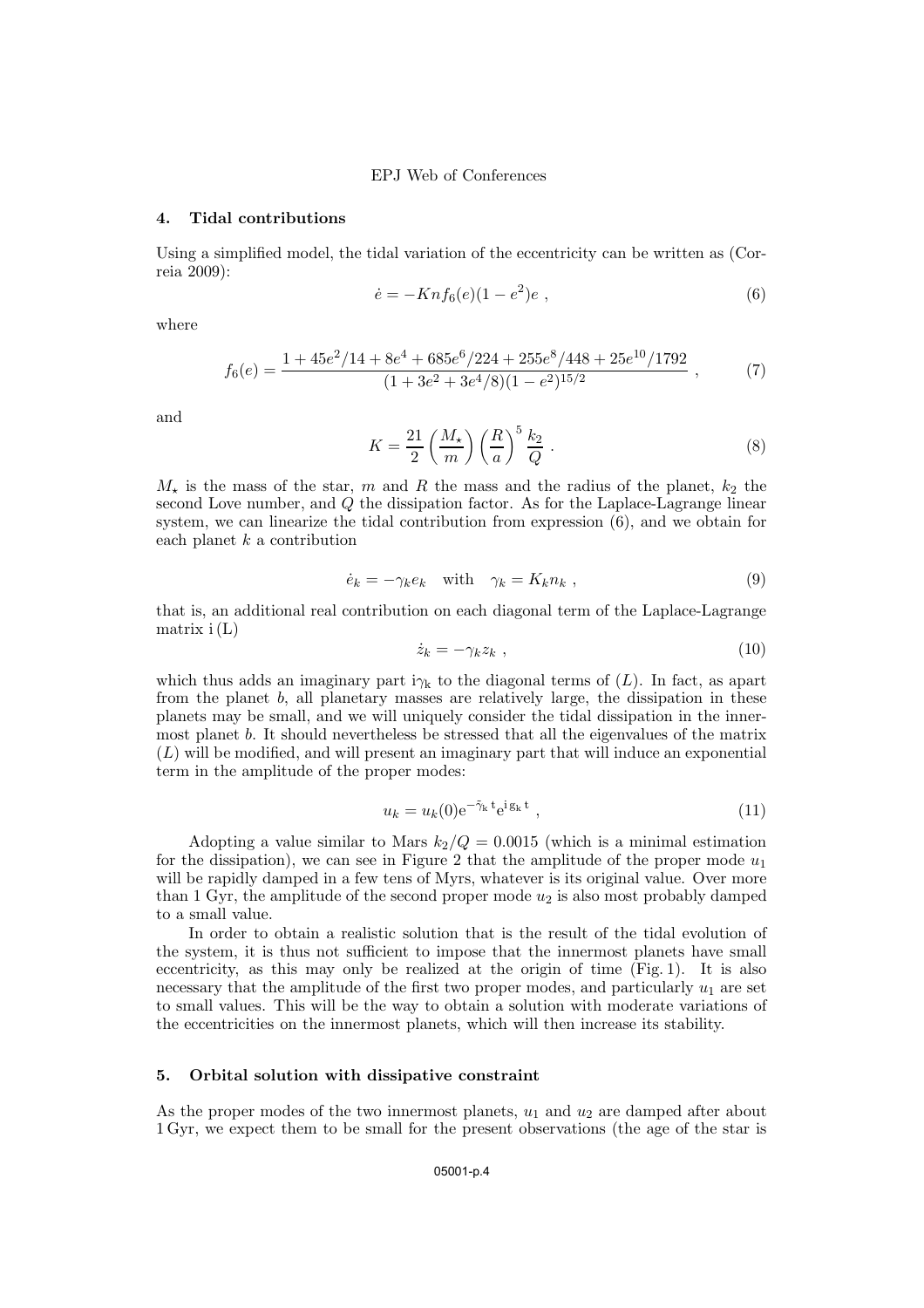

Figure 2.: Tidal evolution of the amplitude of the proper modes  $u_1$  (red),  $u_2$  (green),  $u_3$ (blue), and  $u_4$  (pink) resulting from the tidal dissipation on planet b with  $k_2/Q = 0.0015$ .

estimated to be  $\sim 4 \,\text{Gyr}$ ). The initial conditions for the HD 10180 planetary system should take into account the tidal damping. By inverting the system (Eq.3) we get

$$
\begin{pmatrix} u_1 \\ \vdots \\ u_7 \end{pmatrix} \approx (S)^{-1} \begin{pmatrix} z_b \\ \vdots \\ z_h \end{pmatrix} , \qquad (12)
$$

which allows us to modify our fitting procedure in order to include a constraint for the tidal damping of the proper modes  $u_1$  and  $u_2$ :

$$
u_k = \sum_j S_{kj}^{-1} z_j \approx 0 \; . \tag{13}
$$

For that purpose, we added to the  $\chi^2$  minimization, an additional term, corresponding to these proper modes:

$$
\chi_R^2 = R \left( u_1^2 + u_2^2 \right) \,, \tag{14}
$$

where  $R$  is a positive constant, that is chosen arbitrarily in order to obtain a small value for  $u_1$  and  $u_2$  simultaneously.

Using  $R = 350$  we get  $u_1 \sim 0.0017$  and  $u_2 \sim 0.044$  and obtain a final  $\sqrt{\chi^2}$  = 1.24, which is statistically equivalent to the results obtained without this additional dissipative constraint:  $R = 0$  and  $\sqrt{\chi^2} = 1.22$  (Lovis et al. 2010). We believe that this solution is a better and more realistic representation of the true system than the one obtained from the traditional Keplerian or n-body fits. Indeed, with this constraint, the variation of the eccentricity of the two innermost planets are now much smaller (Fig.1).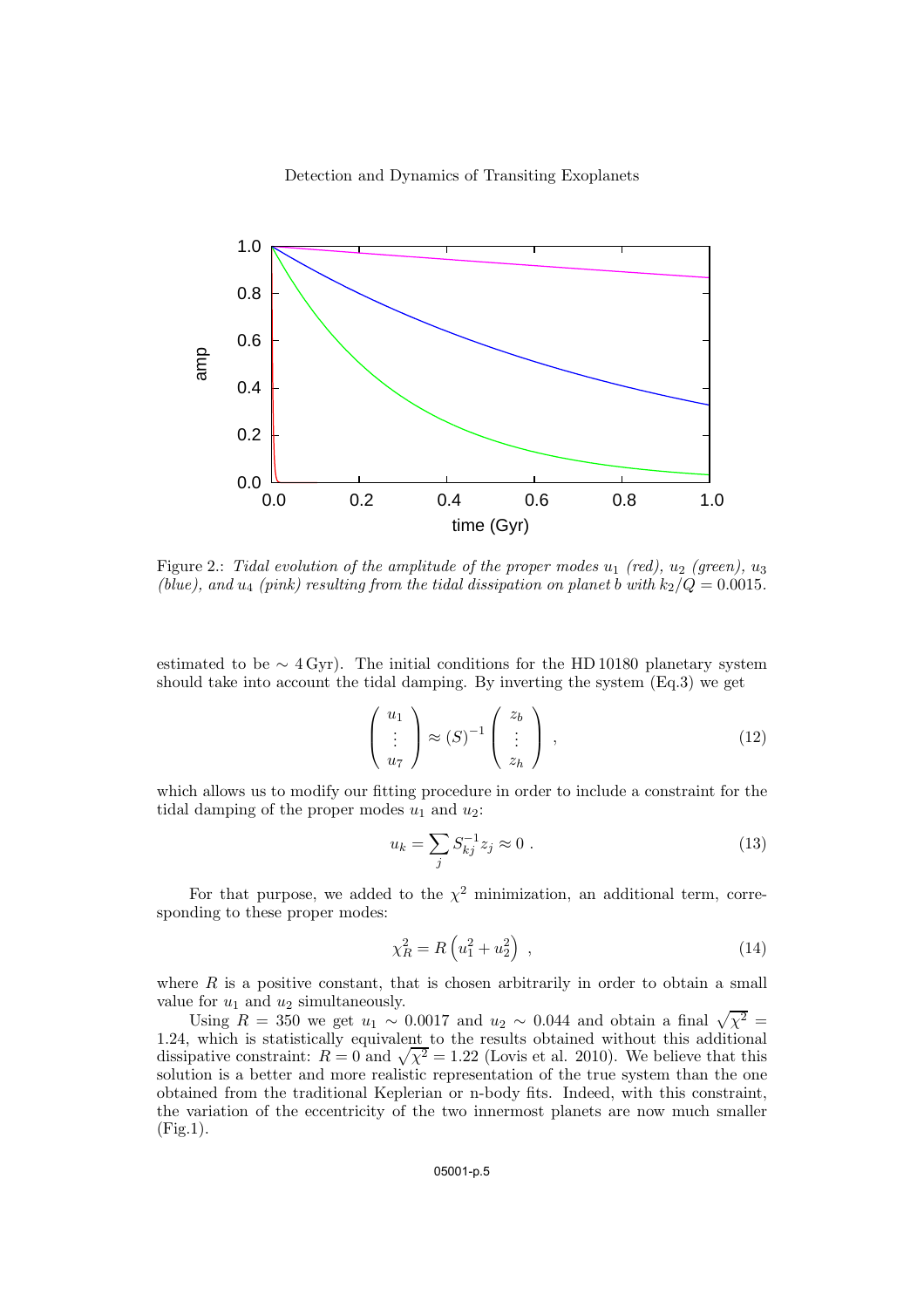### 6. Long-term orbital evolution

The estimated age of the HD 10180 system is about 4.3 Gyr (Lovis et al. 2010), indicating that the present planetary system had to survive during such a long time-scale. We tested the stability of the system by performing a numerical integration over 150 Myr of the orbits of the six outermost planets determined with the dissipative constraint from last section, using the symplectic integrator SABAC4 of Laskar & Robutel (2001) with a step size of  $10^{-3}$  years, including general relativity.

The orbits remain very stable throughout the simulation. We have also integrated the full 7-planet system over 1 Myr with a step size of  $10^{-4}$  years, without any sign of strong instability, although the frequency analysis of the solutions with seven planets shows that these solutions are not as well approximated by quasi-periodic series as the 6-planet solutions. This will have to be analyzed further as like in our solar system, the presence of this innermost planet seems to be critical for long time stability of the system (Laskar & Gastineau 2009).

The fact that we are able to find a stable solution compatible with the observational data can still be considered as a good indicator of the reliability of the determination of the HD 10180 planetary system. As the secular frequencies  $q_k$  are relatively large, the secular variations of the orbital parameters vary more rapidly than in our Solar System, which should enable them to be detected directly from observations, and hence access the true masses and mutual inclinations of the planets as it was done for the system GJ 876 (Correia et al. 2010).

#### 7. Conclusions

The HD 10180 star hosts a packed system of at least seven planets which undergo significant mutual gravitational perturbations. The orbital parameters obtained from a Keplerian or n-body fit to the observational data do not provide stable long-term solutions, since the adjustment algorithms tend to overestimate the eccentricities of the planets, which enhances the gravitational interactions.

Since the innermost planet has a small mass and is very close to the host star, it is expected to undergo very intense tidal effects, that will damp its eccentricity close to zero (see Mardling, 2007). However, even if one fixes the eccentricity of the innermost planet at zero during the fitting procedure, we observe that its eccentricity quickly increases to very high and unstable values. It is also useless to compute the direct effect of tides in the n-body model used for adjusting the observational data, since this effect is only visible for long time-scales, and not for the short span of a few years of observations.

In order to obtain a stable orbital solution for the whole system, the effect of tidal friction must indeed be taken into account, but in an indirect way. First, one can solve the secular system and determine which eccentricity modes  $u_k$  are damped through the age of the star. Then, using the above information, one can use the constraint given by  $u_k \approx 0$  to determine which linear combinations of the eccentricities of all planets should be close to zero. For that purpose we add an additional term to the  $\chi^2$  minimization, forcing those modes to be small.

We have applied this methodology to the HD 10180 planetary system with success, since the out-coming orbital solution is very stable over very long time-scales. We conclude that this indirect way of computing the tidal friction is a very powerful way of getting a better determination of the true orbital parameters of the planets. Therefore,